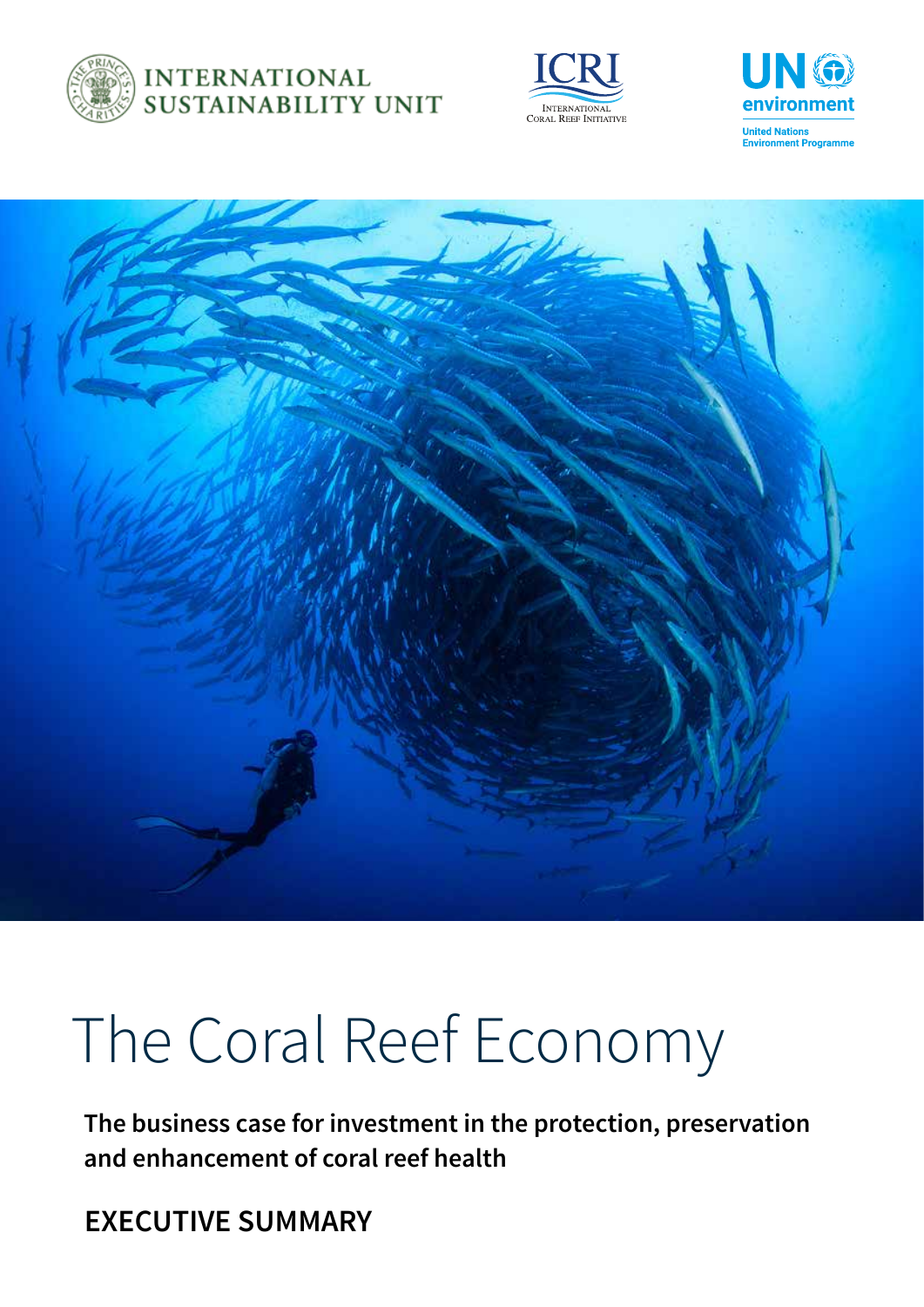

#### KEY FINDINGS

**The results of this study highlight that achieving improvements in coral reef health and unlocking major financial gains could be within reach.**

#### **Coral Reefs Underpin Significant Economic Value for the Private Sector**

The private sector economic value of coral reefs across the tourism, commercial fisheries and coastal development sectors is linked to their health. Today, their economic value to these three sectors equals \$6.2 billion per annum in Mesoamerica and \$13.9 billion per annum in the Coral Triangle. If reefs continue to decline, their per annum value could fall by \$3.1 billion in Mesoamerica and \$2.2 billion in the Coral Triangle by 2030.

#### **The Value of Future Healthy Coral Reefs is High**

A shift toward a healthy state by 2030 could unlock an additional \$35 billion (or \$2.5 billion per annum) in additional value to the three sectors in Mesoamerica, and an additional \$37 billion (or \$2.6 billion per annum) in Indonesia. These potential returns highlight the financial business case for the private sector, along with governments and NGOs, to invest in coral reef health. Innovative and sustainable financing mechanisms will be essential to ensure investment flows.

#### **Societal Co-Benefits of Healthy Coral Reefs Could Exceed Private Gains**

The societal benefits of ecosystem restoration could be even greater than the financial gains of the private sector. For example, reducing the discharge of untreated municipal wastewater into coastal environments can create health benefits. Erosion management may reduce agricultural soil loss, while coastal afforestation can support sustainable forestry and increase carbon capture. The expansion of no-take zones promotes sustainable fisheries by preserving fish stocks and diversity. The results of this study should therefore not be taken as a reflection of the total value of coral reefs, but as one component of the broader economic, social and environmental benefits of protecting coral reef assets.

#### **Policies to Enhance Coral Reef Health Generate a Financial Return on Investment**

A range of policies and interventions that could produce financial net benefits are available to governments and the private sector. The potential return on investment ranged from 44:1 for the expansion of no-take marine protected areas in Mesoamerica, to 9:1 for better erosion management on agricultural land in Indonesia. These findings should encourage businesses, policymakers and NGOs to devise policies and initiatives to help grow a sustainable reef-dependent economy.

#### **Interventions to Protect Coral Reefs Contribute to the Sustainable Development Goals**

Action to enhance the health of coral reefs will help deliver the 2030 Development Agenda and SDGs. The four interventions analysed all directly deliver on SDG 14 to conserve and sustainably use the oceans, seas and marine resource, while

also contributing to SDG 6 on ensuring water and sanitation for all, and SDG 15 on the sustainable use of terrestrial ecosystems.

#### **Climate Change Poses Significant Risk and Adds Uncertainty**

Efforts to enhance coral reef health must be considered within the longer-term context of climate change, which presents an existential threat to many reefs. Even if the objectives of the Paris Agreement are achieved, reports warn that up to 90% of all coral reefs could be lost by 2050. Acting on local threats (including overfishing, erosion, and pollution) in order to maximise reef resilience may help moderate impacts, but climate change effects, including ocean warming and altered cyclone and rainfall patterns, add uncertainty to the analysis presented in this report.

#### **Toward a Healthy Reef by 2030**

This study shows that interventions targeting sustainable fisheries, wastewater and erosion management could have a positive impact on the health of coral reefs and the reefdependent economy. In Mesoamerica, these interventions could close 45% of the gap between the estimated value derived from a degraded and a healthy reef by 2030. In the Coral Triangle, the interventions could close 70% of the gap. These results highlight that the goal of rapidly achieving major improvements in coral reef health could be within reach.

**Proactive policies to protect and restore the health of the world's coral reefs could generate a substantial economic gain, provide important societal benefits, including to local communities, and help deliver the UN Sustainable Development Goals.**

This study presents new analysis of the value, costs and benefits of the coral reef economy to highlight that shifting the trajectory of coral reef health from one of continuing decline towards a healthy state could unlock tens of billions of dollars in additional value. The findings show that this shift can be largely achieved through strategic interventions using available tools and methods, indicating that the goal of closing the gap between the forecast benefits of a healthy reef and the current trend towards coral reef degradation is within our reach.

A quantitative model of selected interactions between live coral cover and the economic returns generated by three sectors that benefit directly from coral reefs – tourism, coastal development and commercial fisheries – was applied to two case study regions: the Coral Triangle in South East Asia and the Mesoamerican Reef in the Caribbean. The analysis found that a healthy coral reef scenario is expected to deliver additional economic benefits amounting to \$34.6 billion and \$36.7 billion in the Mesoamerica Reef and the Coral Triangle, respectively, between 2017 and 2030.

While much of the added financial value would be captured by the private sector, these gains could also create opportunities for governments to develop policies that redistribute part of this wealth to those adversely affected by changes in reef management, such as local fishing businesses. In addition, the societal co-benefits of ecosystem restoration to promote healthy reefs could potentially exceed the private gains, for example through improvements to municipal sanitation, more sustainable local fisheries, reduced soil erosion, and enhanced cultural heritage values.



Today the management of coral reef ecosystems is primarily funded by the public sector, but this is proving insufficient even to maintain reef health, let alone meet internationally adopted targets. The need for new sources of financing is now widely recognised, including in UN Environment Assembly resolution 2/12 adopted in 2016.

There is a strong business case to be made for both the private and public sectors to invest more in the protection, preservation and enhancement of coral reef health. By quantifying the value of a healthy coral reef across three key sectors and highlighting the incentives for the private sector to finance interventions that improve coral reef health, this study is intended to support and inform active engagement and increased investment by governments and businesses alike.

#### **Modelling a healthy coral reef future**

The magnitude of change that could be achieved by enhancing coral reef health is due to the exceptional value of the ecosystem services they provide. Reefs are a key source of food, livelihoods and economic opportunity to people in more than 100 countries and protect shorelines around the world from erosion. They host a quarter of all known marine species and attract national and international tourists alike.

This study is centred around two components: a scenario analysis and an intervention analysis. The scenario analysis estimated the economic returns attributable to the coral reefs in the two regions today, and modelled expected changes under a healthy reef scenario compared to a degraded (i.e. business-asusual) scenario. The intervention analysis modelled a range of policies that could be adopted to achieve healthy reef status and estimated the expected economic net-benefits and returns on investment.

The four strategic interventions studied are: no-take marine protected areas; constructed wetlands for enhanced wastewater management; afforestation for erosion management; and vegetative filter strips to reduce erosion on cropland.

The results of the scenario and intervention analysis were then combined to assess the degree to which these four interventions could close the gap between the forecast benefits of a healthy reef and the business-as-usual scenario. The findings are encouraging: by 2030, the interventions could potentially reduce the gap by 70% in the Coral Triangle and by 45% in Mesoamerica.

The models developed for this study represent a simplification of complex interactions between coral reefs and the economy and do not capture the full value of coral reefs. However, conclusions based on the results can inform future advocacy and, in particular, help encourage the private sector to play a more active role. They also provide a foundation for further efforts to extend the analysis in the future.

## Economic value of coral reefs today